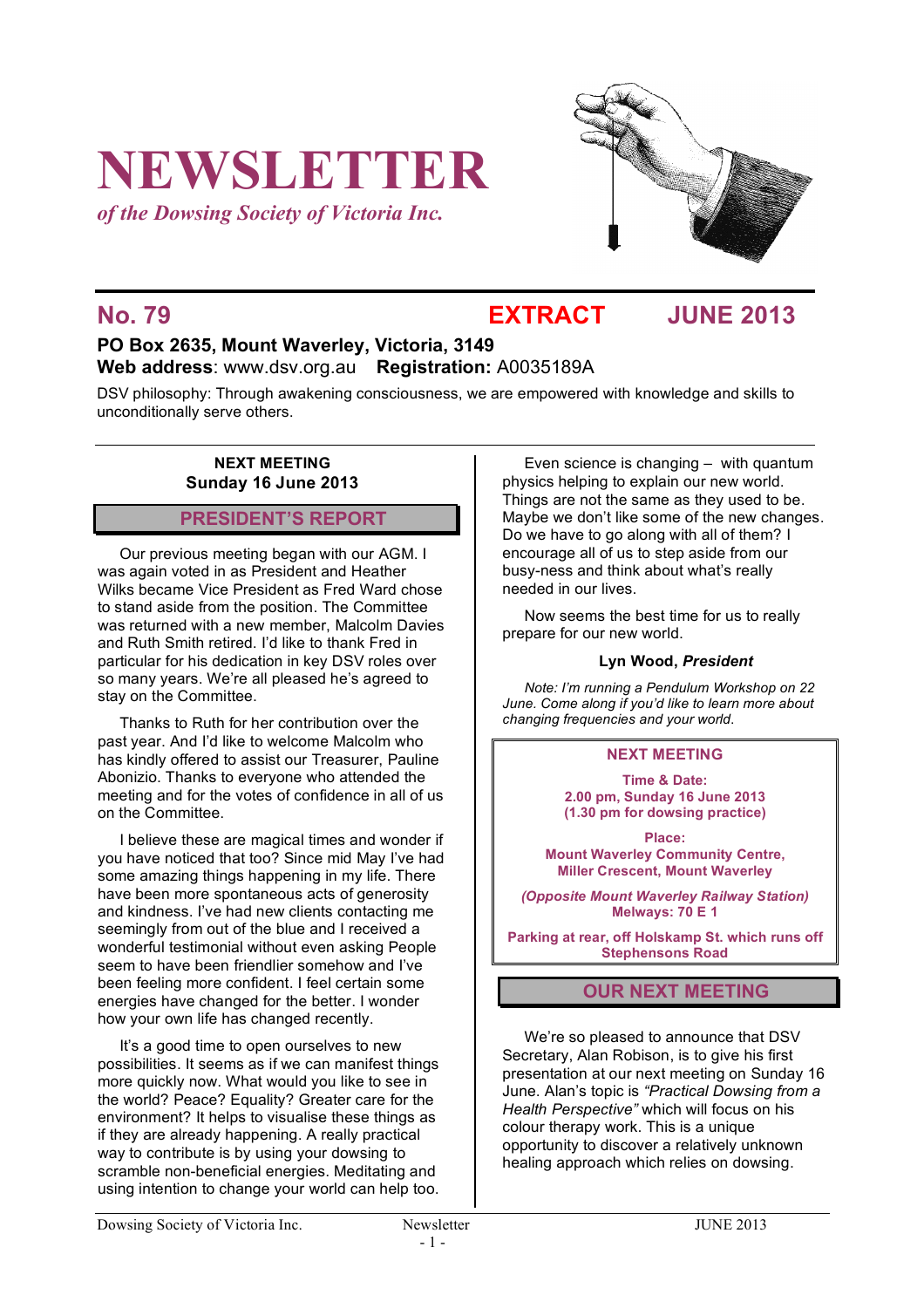

*Alan Robison*

If you already use a mandala, please bring it to the meeting. Also bring your pendulum or L-rods.

*alanrobison@bigpond.com 0410 405 978*

## **OUR LAST MEETING**

Following the brief formalities of our AGM, at our last meeting Lyn Wood and Heather Wilks invited dowsing comments and questions from those attending.

There were some interesting ideas shared ranging from how to reverse the side effects of medication and how to get the best from medication and supplements - to the ideal way to choose an avocado from a large display.

It was a fun way to explore new approaches and hear about the confidence that so many have with their dowsing. The CD recording of this session is sure to be very popular!

# **NEW DSV EDITOR**

Are you ready to become the new DSV Newsletter Editor? If you've been itching to make some changes here's your chance.

The job's still available! So, contact me today to let me know you're ready to take it on. I'm ready to help with the handover and will play a supporting role to get you going. Feel free to email me today, heather@ohnaturale.com

*Heather Wilks (soon to exit) DSV Editor*

#### **DOWSING JOURNEYS**

*Our regular interviewer Bernadette Hogan shares her own story on how she came to dowsing.* 

**Bernadette Hogan** - I had heard about men who looked for water by using a bit of wire, but it wasn't until I saw a pamphlet in naturopath Bernadette Saulenier's waiting room that I realised dowsing had other uses. Bernadette suggested I come along to a DSV meeting. It took some time but out of curiosity I decided to go. Just as Mick Moran has said, I thought everyone looked quite normal - from earth and not outer space - so I decided to attend the next meeting.



### **Stress Expert**

Providing relief from **Emotional Pain Physical Pain** 

**Oh! Naturale** Natural Hair & Skin Care

**Contact: Heather Wilks** Email: heather@ohnaturale.com Tel: (03) 9572 2970

**INTERNATIONAL DOWSING DAY**

On Saturday 5 May 2013 DSV President Lyn Wood met with three other dowsers at Jells Park for International Dowsing Day (IDD). This was the second year for IDD which was founded in honour of Hamish Miller, a wellknown British dowser. The group dowsed for underground streams, ley lines and nonbeneficial energy. Then they dowsed the aura of some trees and discovered that some of the trees weren't happy. There was some nonbeneficial energy in the ground near them. It was clear that the area had been dug up and there was gravel on the ground. While the group didn't know what had been going on, they asked permission to heal it and then used their pendulums to transmute and heal the energy.



### **DOWSING MEDICATION**

#### *Another article by DSV Life Member, Mick Moran*

Whether it be something as seemingly indestructible as a mountain, or something as delicate as a flower, with time, everything will deteriorate and breakdown. The mountain may become the sand on a beach and the flower will return to the soil from where it came. The